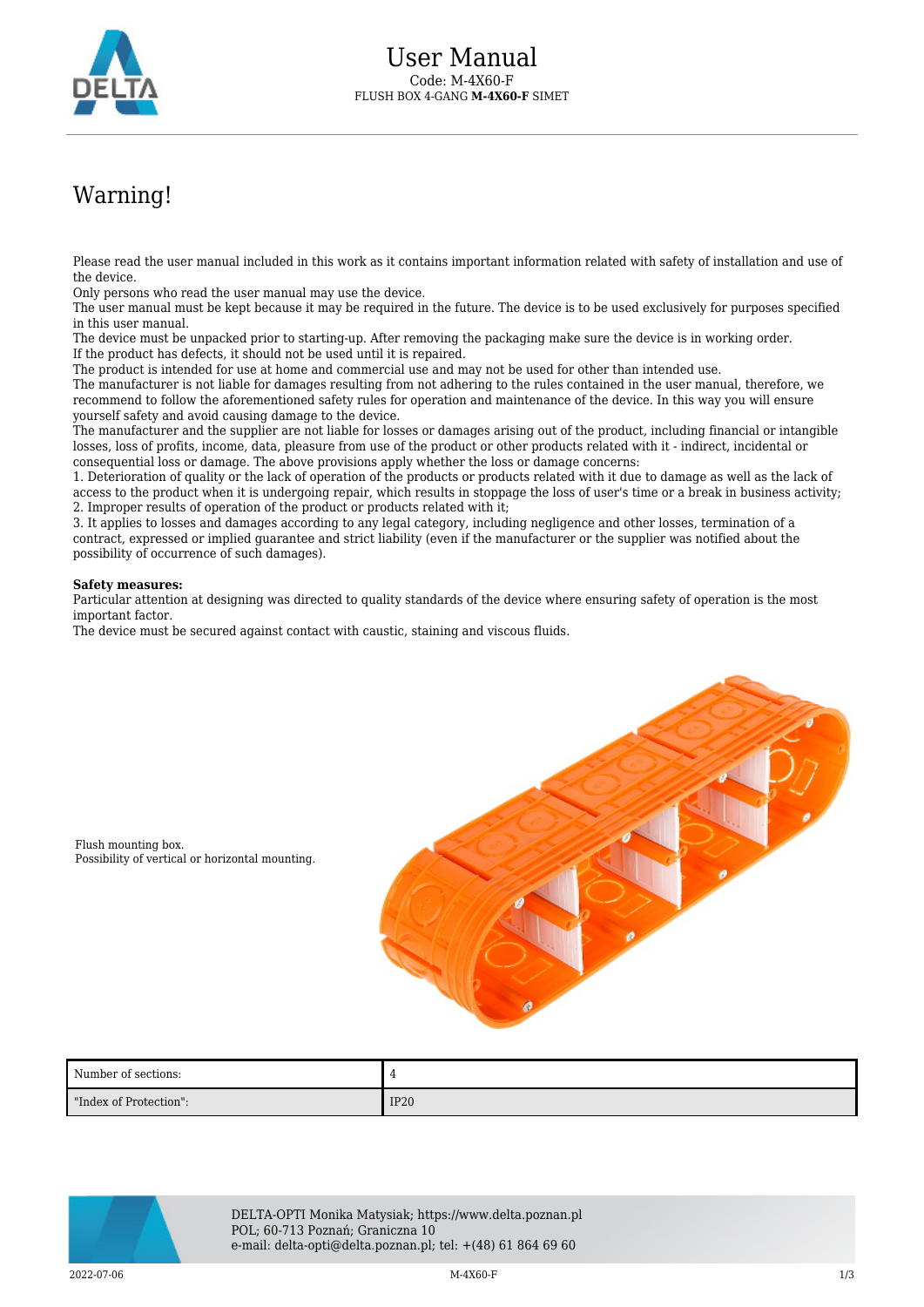

## User Manual Code: M-4X60-F FLUSH BOX 4-GANG **M-4X60-F** SIMET

| Main features:           | $\cdot$ Flush<br>$\cdot$ 4 x 4 fixing points<br>• 8 mounting screws, 6 cable partitions - included |
|--------------------------|----------------------------------------------------------------------------------------------------|
| Material:                | Plastic                                                                                            |
| Color:                   | Orange                                                                                             |
| Weight:                  | $0.117$ kg                                                                                         |
| Mounting holes distance: | 60 mm                                                                                              |
| Dimensions:              | 284 x 71 x 63 mm                                                                                   |
| Manufacturer / Brand:    | <b>SIMET</b>                                                                                       |
| Guarantee:               | 2 years                                                                                            |

## Front view:



Rear view:



The box has removable cable partitions:



DELTA-OPTI Monika Matysiak; https://www.delta.poznan.pl POL; 60-713 Poznań; Graniczna 10 e-mail: delta-opti@delta.poznan.pl; tel: +(48) 61 864 69 60

2022-07-06 M-4X60-F 2/3